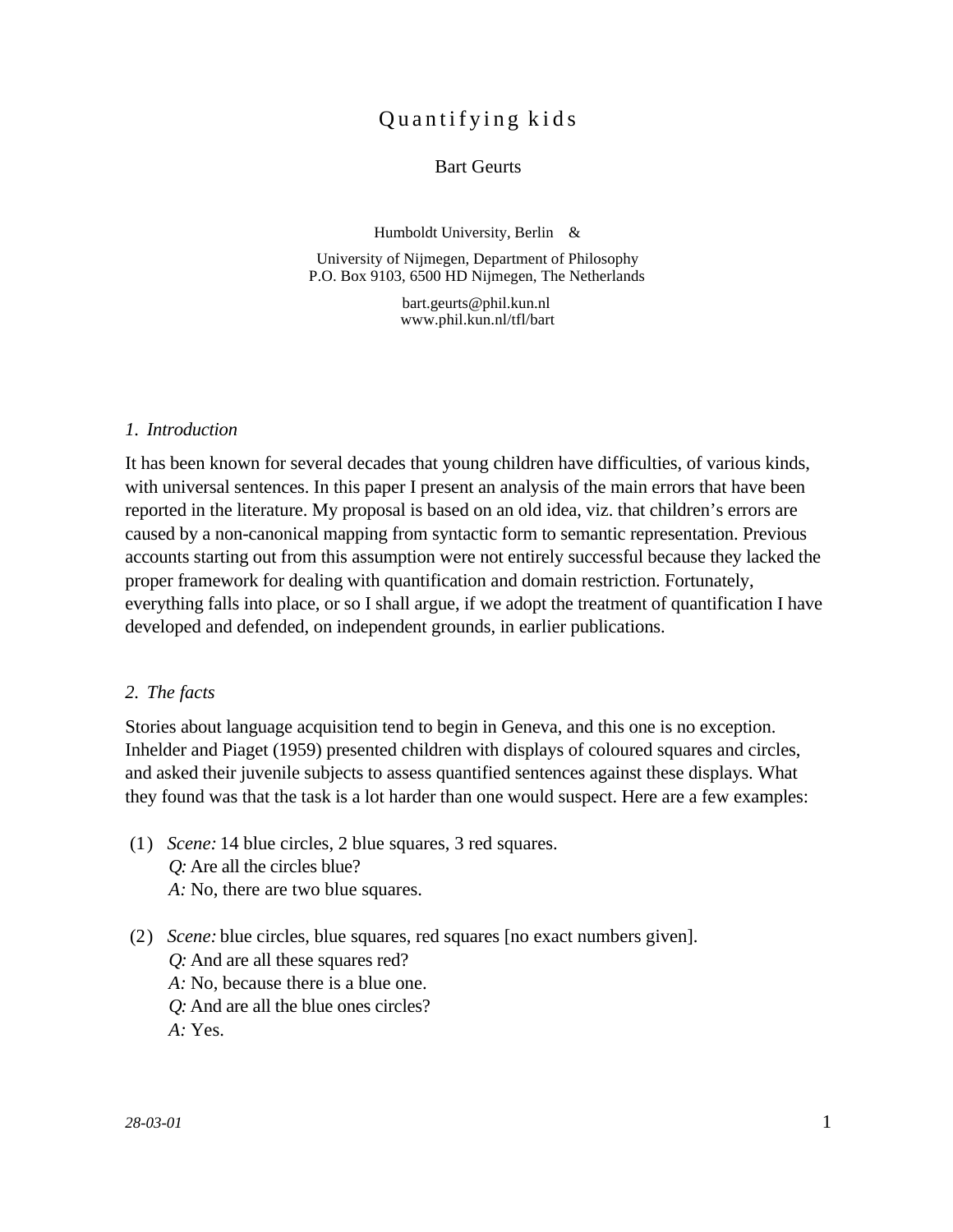- (3) *Scene:* 5 blue circles, 3 red squares.
	- *Q:* Well, look, are all the circles here blue?

*A:* Yes … no.

- *Q:* Why?
- *A:* There are red ones.
- *Q:* Where?
- *A:* There are red squares and blue circles.

Similar results have been obtained in countless subsequent experiments, which demonstrated beyond any reasonable doubt that young children often deviate from their elders when it comes to evaluating quantified sentences. Although most experimental work has been done with English-speaking subjects, comparable data have been reported for Dutch (Philip and Verrips 1994, Philip and Coopmans 1995, Drozd and van Loosbroek 1999), Turkish (Freeman and Stedmon 1986), Japanese (Takahashi 1991), Catalan (Philip 1995), Chinese (Chien and Wexler 1989), and of course French (Inhelder and Piaget 1959).

With the help of an artificial example, the nonadult responses described in the literature may be classified as follows. When asked if the sentence 'Every X is a Y' is true or false, a child may claim that the sentence is:

- (A) false in a situation like this:  $||X|| = \{1, 2, 3\}$   $||Y|| = \{1, 2, 3, 4\}$
- (B) true in a situation like this:  $||X|| = \{1, 2, 3, 4\}$   $||Y|| = \{1, 2, 3\}$
- (C) false in a situation like this:  $||X|| = \{1, 2, 3\}$   $||Y|| = \{1, 2, 3\}$   $||Z|| = \{4\}$

According to this classification (1) counts as a Type-A response, which puts it in the same class with  $(4)$  and  $(5)$ :

- (4) *Scene:* 5 apples and 3 pigs eating 1 apple each. *Q:* Every pig is eating an apple … Does this picture go with the story? *A:* No. Those two apples have no pig. (Philip and Takahashi 1991)
- (5) *Scene:* 4 garages and 3 cars, each occupying 1 garage. *Q:* All the cars are in the garages. *A:* No. (Donaldson and Lloyd 1974)

Inhelder and Piaget's example (2) betrays a Type-B error, as does the following:

(6) *Scene:* 5 cars and 4 garages, each occupied by 1 of the cars. *Q:* All the cars are in the garages. *A:* Yes. (Donaldson and Lloyd 1974)

Type-C errors are harder to find (in the literature, that is), but example (3) is a case in point, as is the following: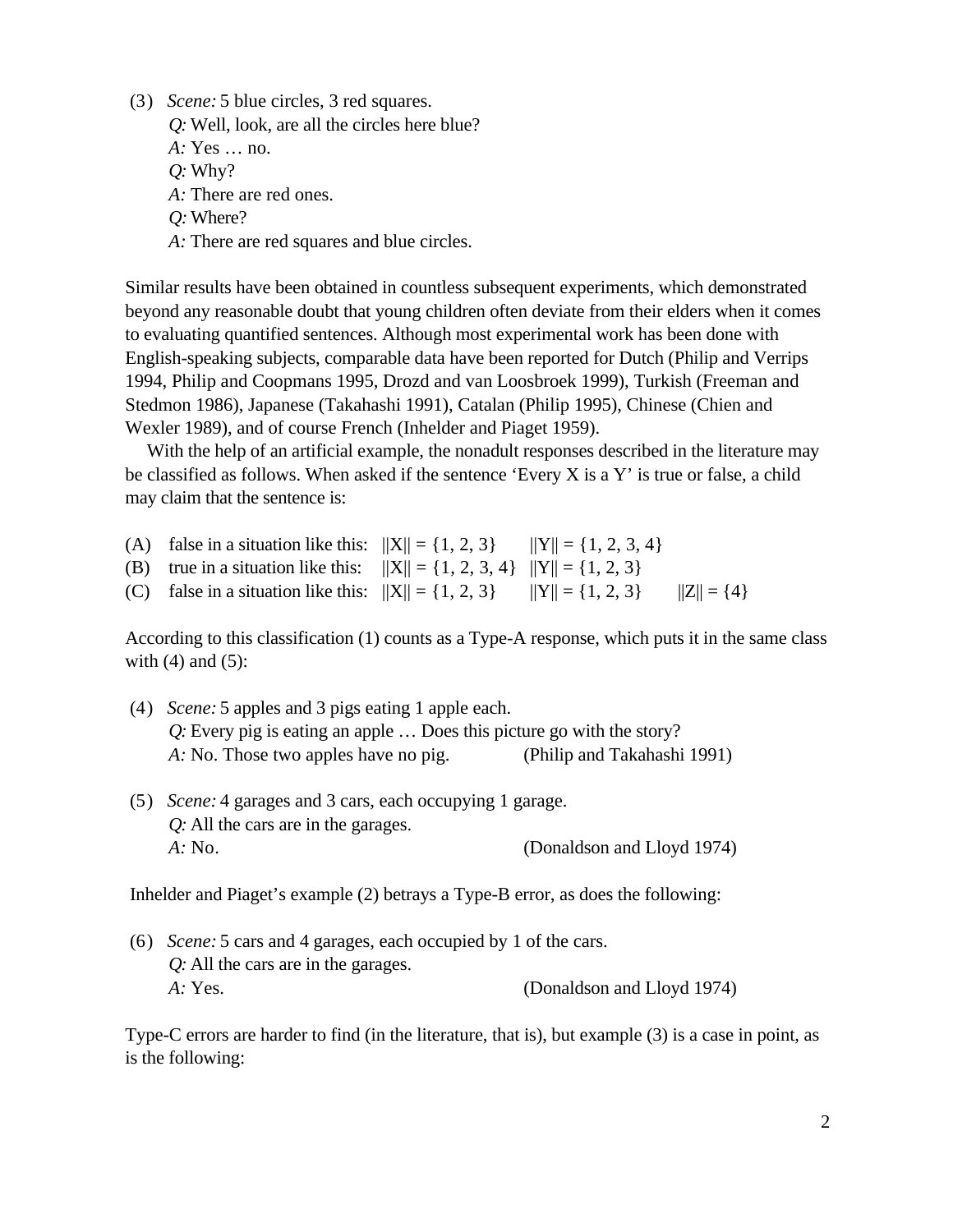(7) *Scene:* 3 cats holding a balloon, and 1 mouse holding an umbrella. *Q:* Is every cat holding a balloon? *A:* No. (pointing to the mouse) (Philip and Verrips 1994)

Problems with quantified sentences have been observed in 3-year olds and persist at least up to age 7. Not all children have them, but many of them do, although it is hard to say how many, because reported error rates vary greatly; this variation makes it pointless to give precise figures, but error rates in excess of 50% are quite common. It is unlikely that all types of error are equally frequent, but unfortunately the literature doesn't yield a clear distribution pattern, because experimenters have tended to confine their attention to Type-A and Type-B errors (and the former category seems to have been especially popular). Indeed, Type-C responses have been used to screen out subjects in pretests, so there is little in the way of systematic data on this category. Nonetheless, such evidence as is available suggests that Type-C errors are much rarer and less persistent than others.

Children's problems with quantified sentences are sensitive to a number of factors. One important factor is the type of determiner. To begin with, errors seem to be restricted to sentences with universal quantifiers: Takahashi (1991) reports that sentences with cardinal determiners don't cause any trouble, and the same goes for sentences with definite subjects (Drozd 2001), unless they contain 'floated' universal quantifiers (Donaldson and Lloyd 1974). Smith (1979, 1980) found a clear contrast between *some* and *all,* sentences with *some* nearly always prompting adult-like responses, and according to Braine and Rumain (1983), the only problem with *some* is that it occasionally has numerical connotations, leading young children to reject 'Some As are Bs' on the ground that the number of As is 'too large', but such findings are irrelevant in the present context. Hence, the problems described above are confined to sentences with *all*, *every*, and *each*. There may be differences amongst these determiners, as well, but as on this score the empirical record is neither very substantial nor entirely consistent, they will be ignored in the following.<sup>1</sup>

Not only is there a clear distinction between tasks with universal and existential sentences: problems arising from the former may be compounded by previous exposure to the latter. Smith (1979, 1980) presented 4- to 7-year-olds with quantified questions like 'Are all animals cats?', which had to be resolved not against a visual display but against basic world knowledge (of a kind available already to the youngest subjects). Half of the children started with the batch

<sup>&</sup>lt;sup>1</sup> Drawing on unpublished research by himself, Krämer, and Loosbroek, Drozd (2001) reports that Dutch five-year-olds are sensitive to the distinction between *alle* 'all' and *iedere* 'every', while four-year-olds are not. According to Drozd and Philip (1993) and Philip (1995), on the other hand, English-speaking subjects were indifferent to the distinction between *all* and *every*. On yet another hand, Freeman and Stedmon (1986) found differences between *all*, *absolutely all*, *every*, and *every single*, which only emerge with sufficiently large situations: with a 4 garage/3-car array the choice of determiner doesn't have an effect, but with a 4-garage/5-car array it does. Clearly, this is an issue on which further experimental research is needed.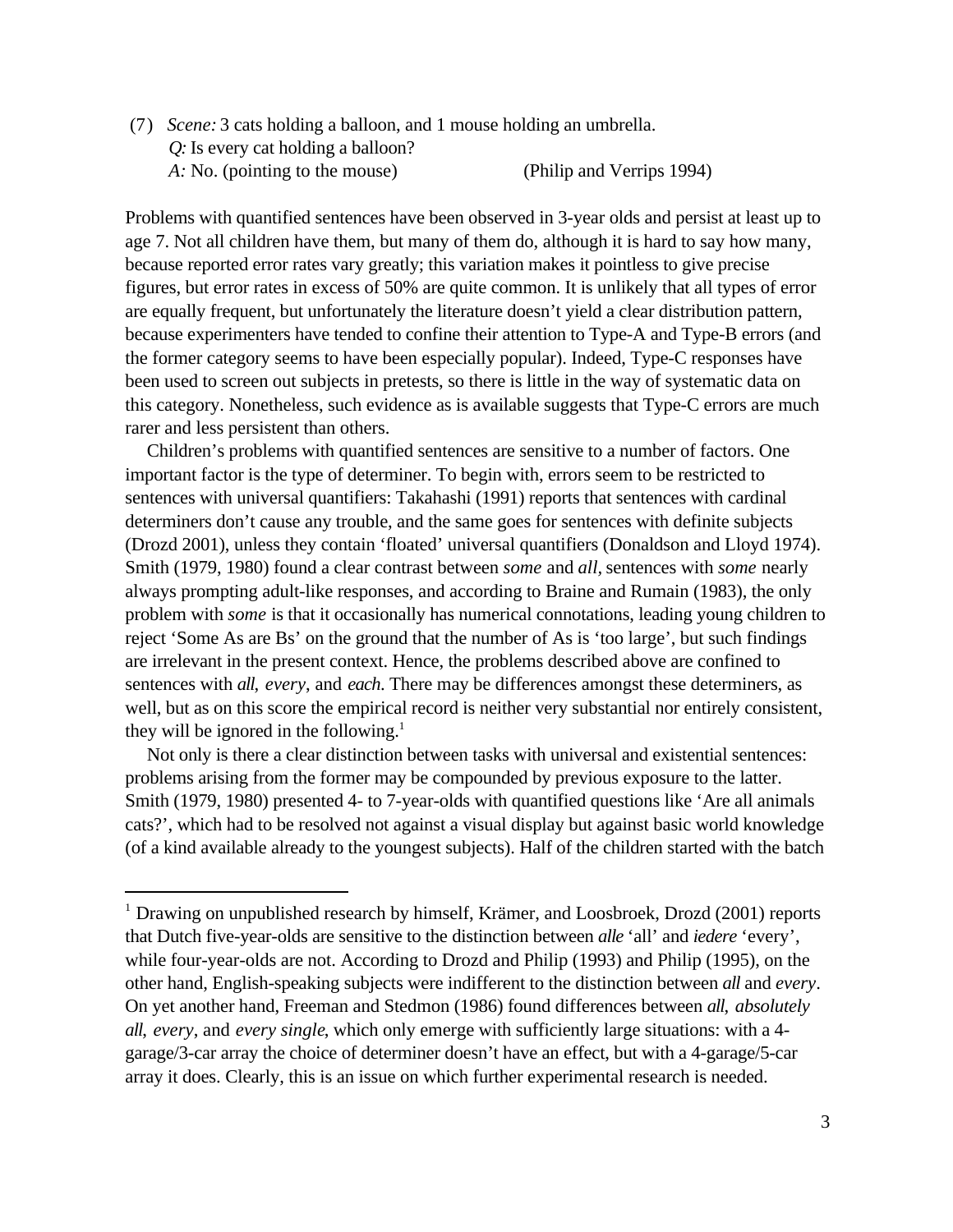of *all-*questions, while the other half was first taken through the *some-*questions. Smith's main results were that the first group performed quite well on all tasks, while the second group had considerable difficulties with *all-*questions (questions with *some* proved to be unproblematic). It appears, therefore, that initial exposure to a series of *some-*questions may cause errors with subsequent *all-*questions, but not vice versa.

Another parameter affecting children's responses is the way a situation is laid out and presented. Compare, for instance, Donaldson and Lloyd's examples (5) and (6). It seems as if in these tasks the cars and garages are not on an equal footing: being more natural landmark objects, the garages appear to function as the background against which the cars are examined. This initial impression is reinforced by Freeman et al.'s (1982) finding that a group's relative salience may bias children's responses one way or the other, a finding that was confirmed in experiments by Drozd and van Loosbroek (1999):

(8) *Scene:* 4 cowsheds and 3 cows, occupying 1 cowshed each; cowsheds have been made salient in the preceding discourse. *Q:* Are all the cows in the cowsheds?

*A:* No. (Freeman et al. 1982)

(9) *Scene:* as in (8), but now the cows are salient. *Q:* Are all the cows in the cowsheds? *A:* Yes. (Freeman et al. 1982)

In the same vein, Freeman and Stedmon (1986) discovered that group size may be a factor, too: further exploring the car/garage paradigm first introduced by Donaldson and Lloyd, Freeman and Stedmon found that 'the more cars, the more correct answers' (p. 41). A similar improvement may be achieved by keeping the collection not of garages but of cars constant across tasks (Freeman et al. 1982). Taken together, these data suggest rather strongly that, as compared to adults, children fix the domain of quantification with more regard to pragmatic cues and correspondingly less regard to grammatical constraints. If a collection of individuals is particularly salient (for whatever reason), children tend to assume that a given quantifier ranges over it, despite the fact that grammatical constraints bar such an interpretation. This is not yet an explanation, though, as it leaves open a number of questions. For example, it remains to be seen what it means for a grammatical constraints on quantification to be less rigid in children than it in adults, or why this only holds for universal quantifiers.

# *3. Full grammatical competence?*

The research surveyed in the foregoing has been criticized by Crain and his associates for being based on a flawed experimental design (Crain et al. 1996, Crain and Thornton 1998). Crain et al. allege that earlier studies failed to observe certain pragmatic felicity conditions, which led some children to respond in a way that is out of step with their linguistic competence. In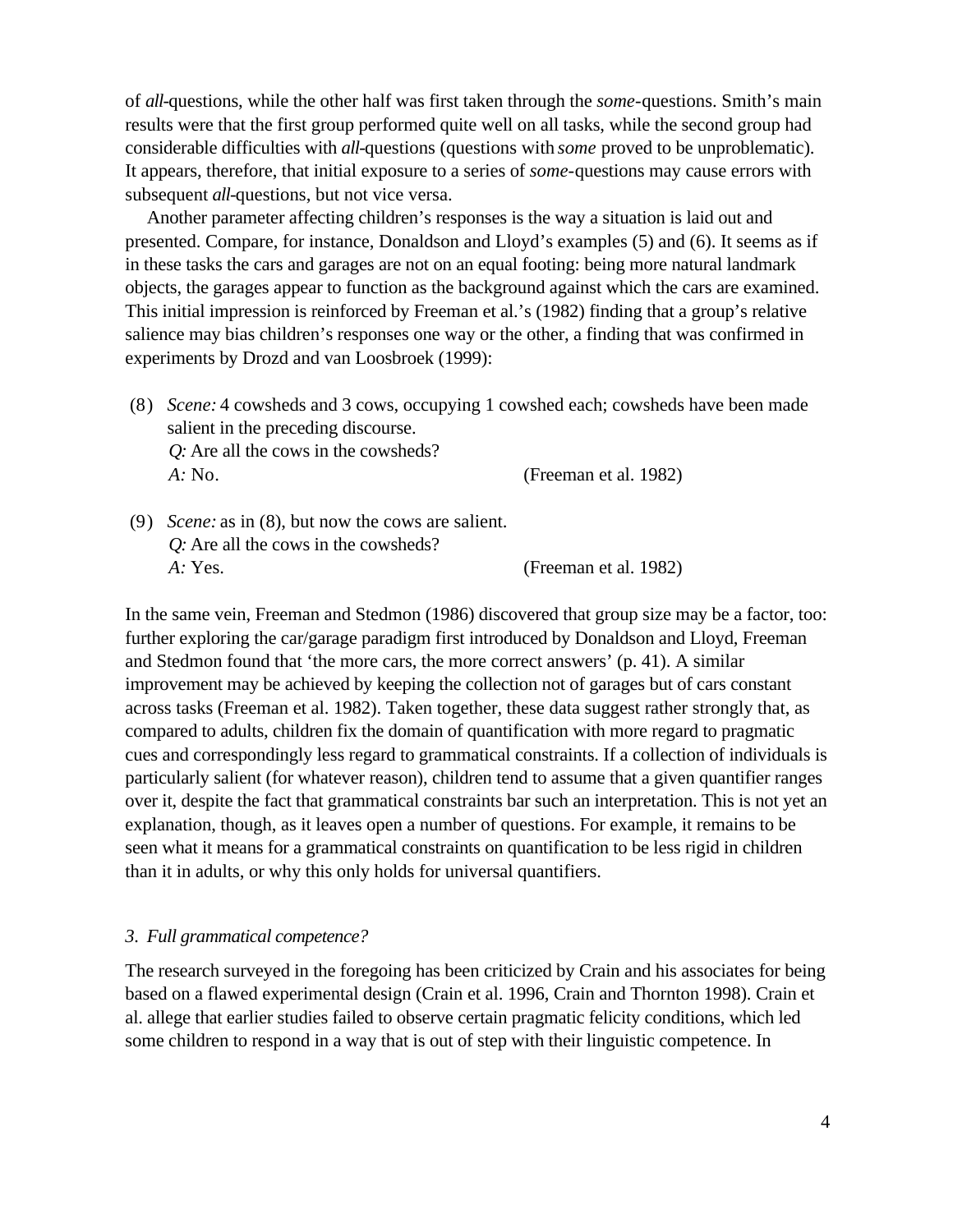particular, it is crucial, according to Crain et al., that in a truth value judgment task both answers be should be made available as genuine options:

In the contexts for yes/no questions, felicitous usage dictates that both the assertion and the negation of a target sentence should be under consideration. (p. 302)

As applied to example (4), say, this principle calls for a scenario in which the possibility that some pigs don't eat an apple is considered, too. If this possibility is left out of account altogether (as it usually would be in experiments prior to Crain et al.'s), children will be puzzled as to why the experimenter wants to know if the statement is true. Crain et al. report that in experiments satisfying this condition children performed about as well as adults, and they conclude that 'young children have full grammatical competence with universal quantification.' (Crain et al. 1996: 83)

Crain and his co-workers are arch nativists, who 'take it to be the *null hypothesis* that children have full linguistic competence' (Crain et al. 1996: 147; emphasis added). Someone taking a more moderate view on language acquisition (or dare we call it language learning?) will find their argument uncompelling, and will probably draw a more guarded conclusion, viz. that Crain et al. have hit upon yet another pragmatic influence on children's response patterns. But even this is contestable (cf. also Drozd 2001, Geurts 2000). To begin with, though it is beyond dispute that there are all sorts of felicity conditions which constrain linguistic processing, it remains to be seen that the one identified by Crain et al. is among them. Contrary to what Crain et al. contend, it is doubtful that a yes/no question is pragmatically infelicitous unless both the affirmative and the negative answer are 'under consideration' in any substantial sense. In my own experience, children are rather good at answering all manner of questions that would be infelicitous according to Crain et al., and there is plenty of experimental evidence to prove the point. For example, as we saw in the foregoing, children have no difficulties assessing universally quantified sentences against basic world knowledge, nor are they troubled by sentences with definite or indefinite subjects. Such data not only indicate that Crain et al.'s felicity condition is a chimera, they also remain unexplained on the theory they present.

A further reason for doubting Crain et al.'s diagnosis is that the parameter they claim to have manipulated in their experiments is open to alternative construals. To see this, consider how (4) would have to be presented in order to be pragmatically felicitous, according Crain et al. This would call for a story which had one or more pigs consider whether or not they should have an apple before all pigs finally decided to eat one. Such a story would inevitably raise the salience of the three pigs, of course, and we knew already that salience may affect children's responses. Hence, it isn't even clear that Crain et al.'s main finding is a new one.

Finally, even if it were true that Crain et al.'s experiments prove children to have 'full grammatical competence' with respect to universal quantification, their diagnosis still leaves open some of the most intriguing issues raised by the empirical facts. Why is it, for example, that older children and adults aren't bothered by an experimental set-up that, by Crain et al.'s lights, is hopelessly flawed? Crain et al. have very little to say about this: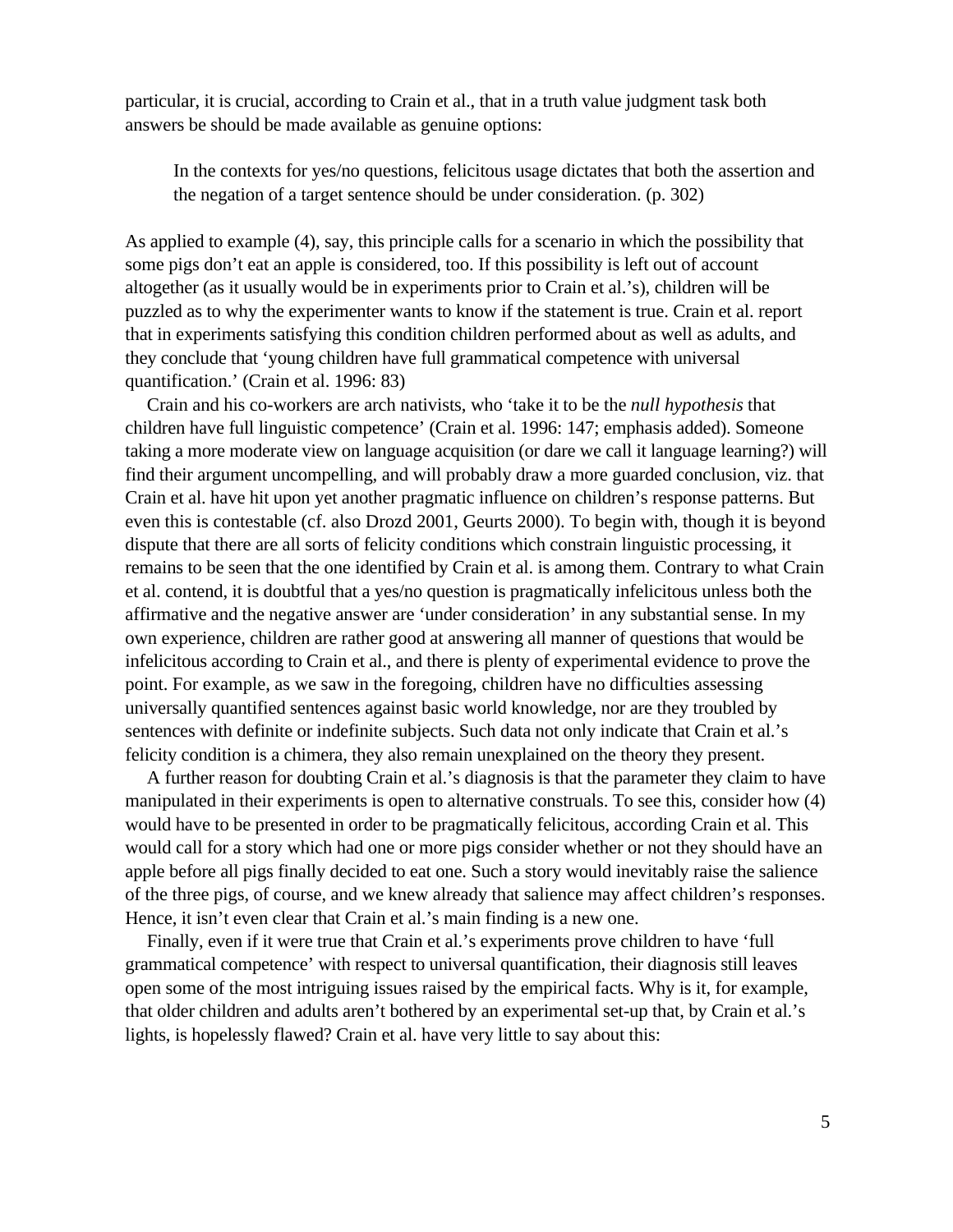We believe the reason is that older children and adults are better at taking tests than young children. To be successful in previous studies, participants were required to accommodate the fact that the negation of the test sentences was not under consideration in the adult interpretation. Presumably, older children and adults have learned to see through misleading circumstances in which test sentences are presented […]. (Crain et al. 1996: 117)

Needless to say, this is not very helpful, and it doesn't even begin to explain the data reviewed in § 2. Or, to put the same point in a positive way: Crain et al.'s nativist views on budding linguistic competence leave room for a broad range of analyses as to how young children *process* universal sentences, including some proposals that have been made in the literature as well as the proposal to be advanced below.

# *4. Quantification and discourse*

The analysis that I have to offer will be implemented within the general framework of discourse representation theory (DRT; Kamp 1981, Kamp and Reyle 1993), and employ the presuppositional account of domain restriction developed by Geurts and van der Sandt (1997, 1999) and Geurts (1999); this section is an ultra-synoptic run-down of the key ideas.

As its name already indicates, DRT is concerned with the interpretation of discourses, not just sentences. As a discourse unfolds, interlocutors incrementally construct a model of what has been said. These models are called 'discourse representation structures' (DRSs). A DRS consists of two parts: a universe of so-called 'reference markers', which represent the objects under discussion, and a set of DRS-conditions which encode the information accumulating on these objects. The following DRS represents the information that there are two individuals, one of whom is a girl, the other a boy, and that the former kissed the latter:

(10) [x, y: girl(x), boy(y), x kissed y]

The universe of this DRS contains two reference markers, x and y, and its condition set is  $\{girl(x), boy(y), x$  kissed y  $\}$ . A DRS like this can be given a straightforward model-theoretic interpretation by defining what it means for a function to be a verifying embedding of a DRS into a given model. A function *f* embeds (10) into a model M iff the domain of *f* is  $\{x, y\}$ ,  $f(x)$ is a girl in M,  $f(y)$  is a boy, and  $f(x)$  kissed  $f(y)$ .

Meanwhile it will have become clear that (10) is to reflect the intuitive meaning of:

(11) A girl kissed a boy …

and indeed, the idea is that, in the absence of any information about the context in which this sentence is uttered, the semantic representation of (11) is (10). So the indefinite subject and object NPs in this sentence cause the introduction of two new reference markers, x and y, and contribute the information that x is a girl and y a boy, and the verb contributes the information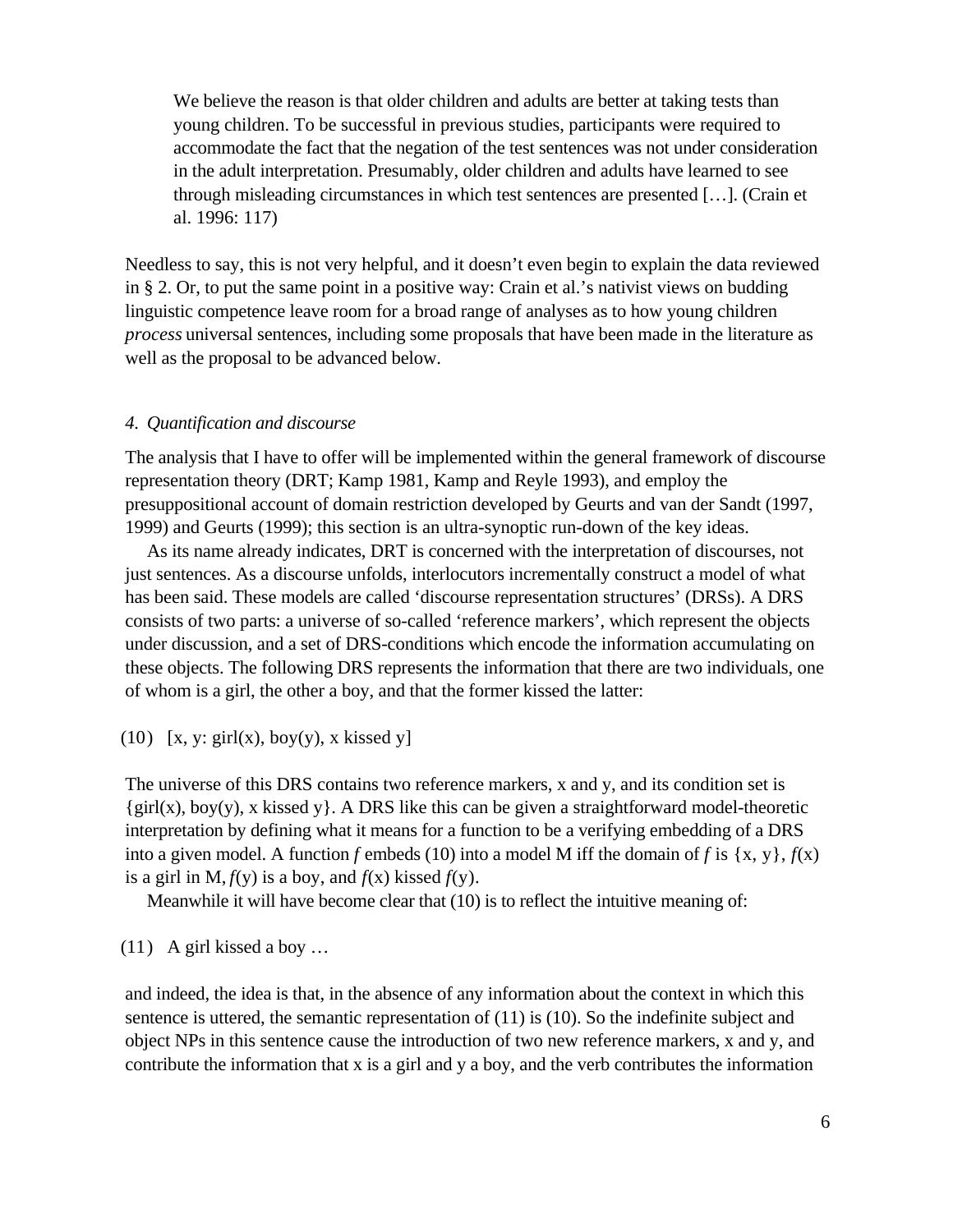that x kissed y. If a discourse begins with an utterance of (11), the DRS in (10) is constructed, and this DRS acts as the background against which the next utterance is interpreted. Suppose now that (11) is followed by a token of (12a):

(12) a. … and then he kissed her back.

b.  $[v, w: v$  kissed w]

(12b) is the DRS that reflects the semantic content of (12a) before the pronouns are resolved. In this DRS, the anaphoric pronouns *he* and *her* in (12a) are represented by the reference markers v and w, respectively. These reference markers are underlined to indicate that they require an antecedent. Since (12a) is uttered in the context of (10), the next step in the interpretation of this sentence is to merge the DRS in (12b) with that in (10). The result of this merging operation is (13a):

(13) a. [x, y, v, w: girl(x), boy(y), x kissed y, v kissed w] b. [x, y, v, w:  $v = y$ ,  $w = x$ , girl(x), boy(y), x kissed y, v kissed w] c.  $[x, y: girl(x), boy(y), x$  kissed y, y kissed x]

Given that (12a) is immediately preceded by (11), the subject pronoun *he* is probably intended to be coreferential with *a boy*, while *her* should link up to *a girl*. At DRS level, this is represented by equating the reference markers v and w with y and x, respectively. These operations yield (13b), which is equivalent to (13c). Either DRS is embeddable in a model M iff M features a girl and a boy who kissed each other.

Quantified determiners are represented in one of two ways, depending on whether they have a weak interpretation or a strong one.<sup>2</sup> Here is an example with a weak determiner:

(14) a. Fred fed two lamas. b.  $[x: Fred(x), two [y: lama(y), x fed y]]$ 

l

The intended interpretation of (14b) is that there are two individuals y such that y is a lama and x fed y. More generally, a function f embeds  $Q[u_1, ..., u_m:_{1}, ..., u_n]$  into a model M iff there are Q-many individuals *a* for which there is a function *g* that extends *f*,  $g(u_1) = a$ , and *g* embeds  $_1, \ldots, \ldots, n$  into M. Note that, by convention, Q binds the first reference marker in the embedded DRS. That is, Q binds  $u_1$ ; the remaining  $u_2, \ldots, u_m$  have existential force by

<sup>2</sup> As has become standard in the literature, I assume that the universal determiners and *most* are always strong (which is why, in English, they may never occur in existential *there*-sentences, for example), whilst most other determiners are weak by default, though they may have strong readings, too. Following general usage, I will apply the weak/strong terminology not only to readings but to determiners, as well. Thus, *all* and *most* are strong, while *some*, *a few*, *at least two*, *at most two*, etc. are weak.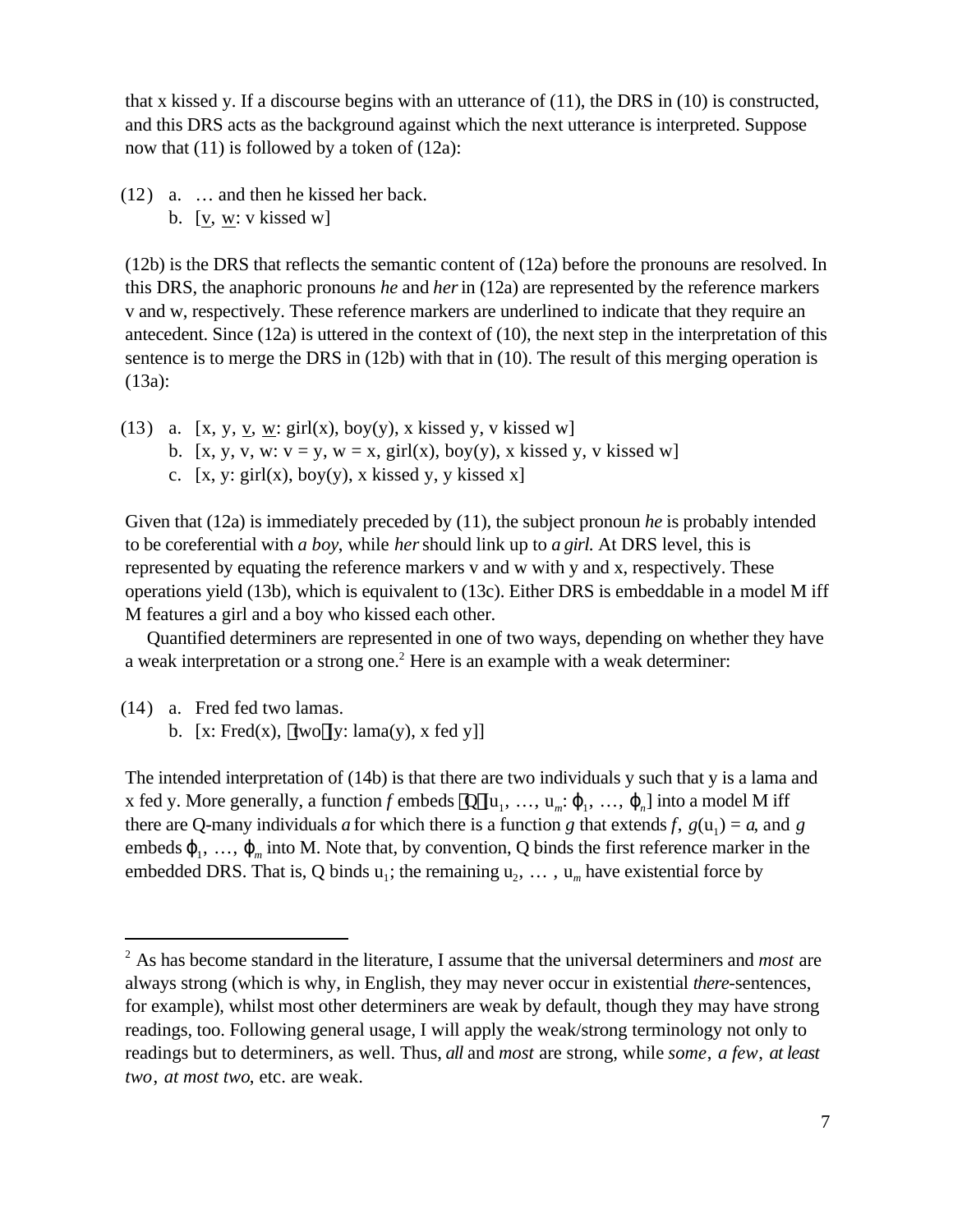default.<sup>3</sup> If a determiner has a strong reading, a non-relational representation such as in (14b) will not do, and we need something more complex:

(15) a. Fred fed all lamas. b.  $[x: Fred(x), [y: lama(y)]$  all  $[: x fed y]]$ 

A function *f* embeds all into a model M iff all individuals *a* for which there is a function *g* that extends  $f$ , maps the first reference marker in onto  $a$ , and embeds into M, there is function *h* that extends *g* and embeds into M. Note that, by convention, Q binds the first reference marker in the DRS on its left.

In this version of DRT, anaphora is a special case of presupposition, in the sense that presupposition want to be bound just as anaphors want to be bound. Thus, if we replaced *he* in (12a) with *the boy*, it wouldn't make any difference whatsoever. Anaphora is special in that, a few odd cases aside, anaphoric pronouns *must* be bound, whereas in general presuppositions may be construed by way of accommodation, in which case the presupposed content is inserted in the highest accessible DRS, provided the resulting interpretation is in keeping with general pragmatic constraints of plausibility, felicity, and so on. Suppose the hearer doesn't know yet that Fred is married. Then, nevertheless, the speaker may felicitously utter (16a):

(16) a. Fred fed all of his wife's lamas.

- b. [x: Fred(x), [y, z: lama(y), z is x's wife, z owns y] all [: x fed y]]
- c.  $[x, z: Fred(x), z is x's wife, [y: lama(y), z owns y] all[: x fed y]]$

By hypothesis, the presupposition triggered by *his wife* cannot be bound, hence must be accommodated, and since accommodation in the highest accessible DRS is the preferred option, it is predicted that (16a) will be construed as (16c), and will therefore be understood, *ceteris paribus*, as implying that Fred has a wife, which is of course correct.

One of the ways presuppositions are triggered is through focusing. For example, 'Fréd kissed Wilma' presupposes that someone kissed Wilma, whereas with (narrow) focus on *Wilma* instead of *Fred*, the same sentence presupposes that Fred kissed someone. I assume, accordingly, that backgrounded material is presupposed; this assumption is essential to my account of examples like (17a):

(17) a. Most people visit Berlin [in the spring]<sub>F</sub>.

- b.  $[: [x: person(x)] \text{ most } [t: x \text{ visits Berlin during } t, spring(t)]]$
- c. [t: x visits Berlin during t, [x: person(x)] most [: spring(t)]]

<sup>&</sup>lt;sup>3</sup> This encoding of variable binding deviates from the standard DRT convention, which I have adopted on previous occasions. I introduce a different method here because I will be claiming that the grammatical connection between a determiner and its domain of quantification is less rigid in children than it is in adults, and this idea is more difficult to implement with the standard treatment of variable binding.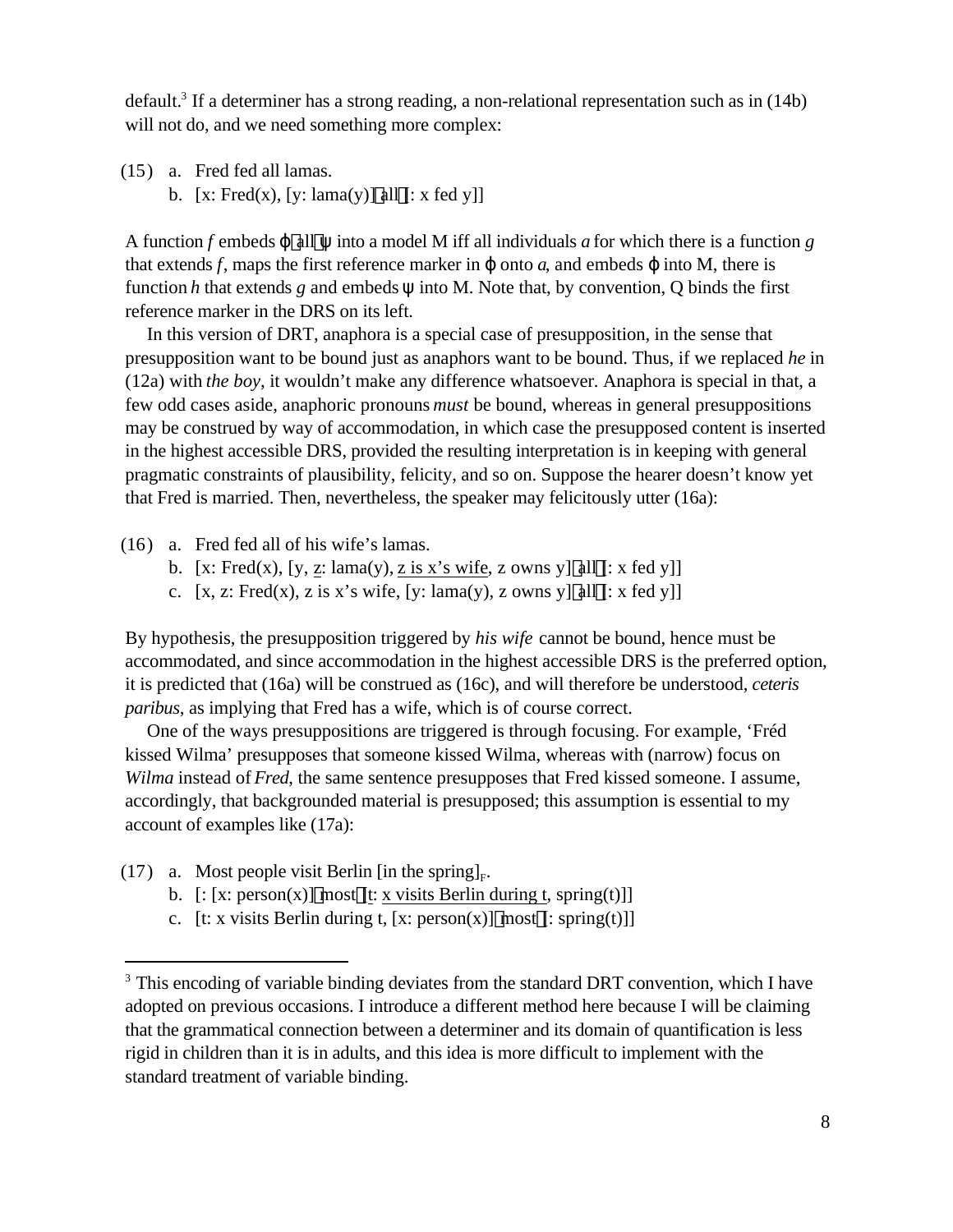## d.  $[: [x, t: person(x), x \text{ visits Berlin during } t] \text{ most }[:spring(t)]]$

Here focusing within the nuclear scope of *most* triggers the underlined presupposition in (17b). Supposing that this presupposition cannot be bound, it must be accommodated, but it cannot be accommodated in the main DRS, as shown in (17c), because there the first occurrence of x would not be properly bound (and even if it were, the resulting reading would be rather implausible), and therefore it must be accommodated one level down, resulting in (17d), which says that most people who visit Berlin do so in the spring. This, I take it, is the most natural reading for (17a) to have.

There is another way in which quantification and presupposition interact: strong quantifiers presuppose their domains. Handling this type of presupposition demands a rather elaborate apparatus that I don't want to go into here, but as these presuppositions will play a role in the following, a brief discussion is in order. Consider example (16a) again. Here the determiner *all* triggers the presupposition that Fred's wife owns lamas. If this information is not given already, it must be accommodated, which might be problematic in this particular case, because hearers may not be prepared to accommodate information that is surprising or potentially controversial, and in our Western culture owing lamas is something out of the ordinary. On the other hand, if it *is* given that Fred's wife owns lamas, the intended interpretation of (16a) will be greatly facilitated, evidently. Speaking more generally, there is a two-way interaction between context on the one hand and quantifiers and their domains, on the other: if a quantifier is construed as ranging over a domain D, the speaker is understood as conveying that he takes D as given; and vice versa: if some collection D is given, and especially if it is currently salient, it may bias the hearer towards construing a quantifier as ranging over D.

# *5. Weak construals of strong determiners*

To return to the main theme of this paper, my proposal is as follows. Children who give nonadult responses to quantified sentences construe the strong determiner as if it were weak: the problem lies in the mapping between syntactic form and semantic representation; it is a parsing problem. More accurately, it starts out as a parsing problem, which is patched by means of pragmatic reasoning of the kind discussed in the previous section.

I assume that the distinction between weak and strong determiners is not just a linguistic curiosity, but is directly relevant to the ways quantified expressions are processed. This assumption was already implicit in the analysis of quantification outlined above, according to which strong determiners must be represented by relational structures, while weak determiners give rise to non-relational representations by default; a weak determiner demands a relational representation only if it triggers a domain presupposition, as in the following example:

(18) Some lamas resented being fed by Fred.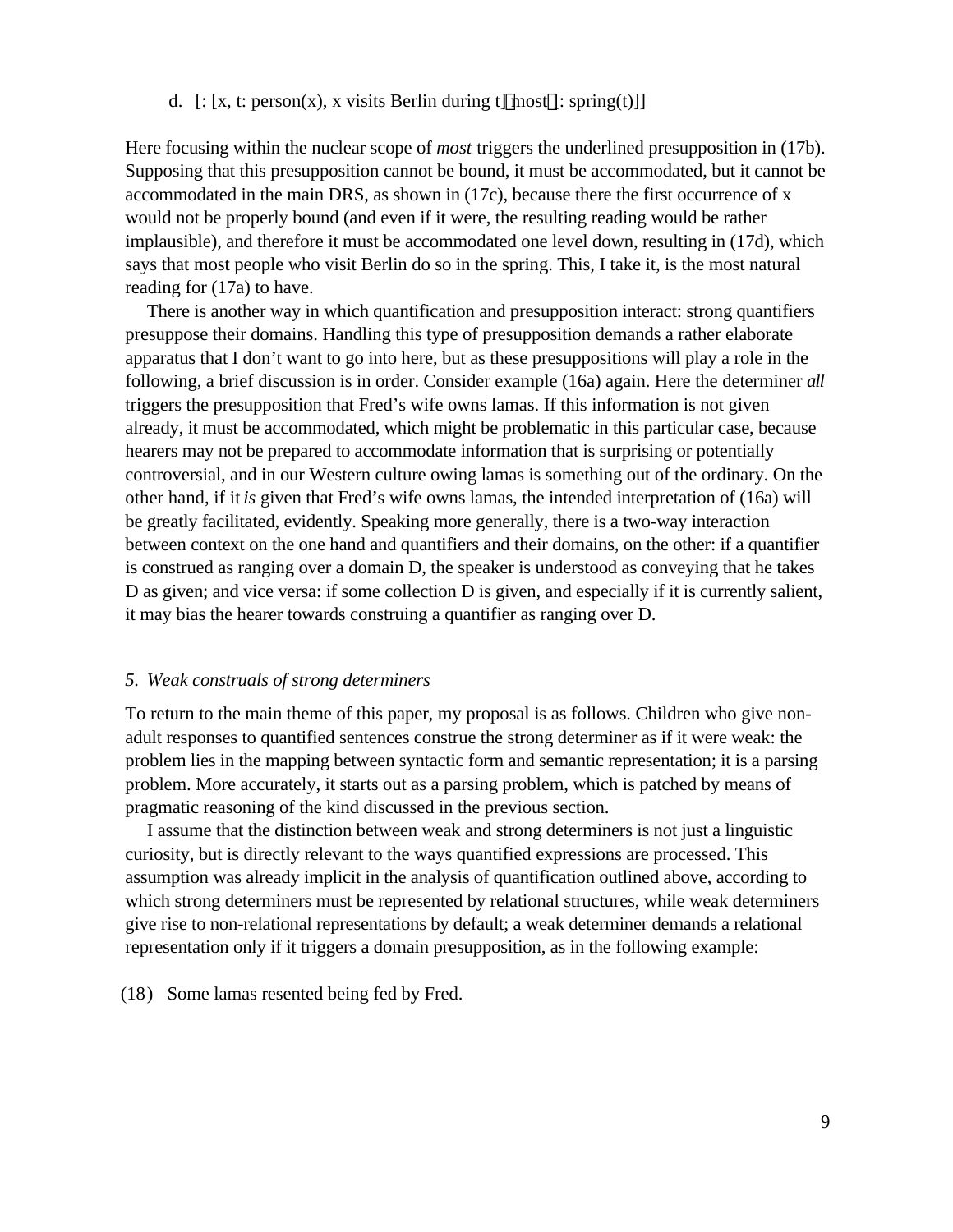If this is understood as referring only to the lamas owned by Fred's wife (say), *some lamas* gets a strong construal, and therefore has a relational representation. However, this is a marked case; as a rule, *some* will be weak.<sup>4</sup>

It follows from this treatment of weak and strong construals of quantified expressions that the former are simpler than the latter. Strong construals are harder not only because their semantic representations are more intricate, but also because they require a more roundabout mapping from form to meaning (cf. Figure 1). When processing a sentence of the form DXY, X and Y must be processed separately if D is strong. But if D is weak, X and Y may be treated as one unit.



From a semantical point of view, the crucial factor is that weak determiners are intersective and strong determiners are not: in order to ascertain whether DXY is true, if D is weak, we only need to inspect the set  $||X||$   $||Y||$ . Hence, the set of lawyers that are crooks is all we need for checking if 'Some lawyers are crooks' is true; any crooks or lawyers outside ||*lawyer*|| ||*crook*|| need not be taken into account. Of course, this does not hold anymore if we replace *some* with a strong determiner such as *all*, for strong determiners are not intersective. Therefore, it is not a coincidence that existential sentences afford simpler representations than universal ones: at root, the difference is a matter of content.

The proposed differentiation between existential and universal determiners is supported not only by linguistic data but by experimental findings, too. It has been known for some time that existential sentences are easier to process than universal ones. For example, in an experiment by Just (1974), sentences of the form 'some XY' had shorter response latencies than sentences of the form 'all XY', except when  $||X||$  and  $||Y||$  were identical or disjoint, in which cases universal and existential sentences were processed equally fast; the distribution of errors followed the same pattern, i.e. subjects made more mistakes with universal sentences. The same regularities had been observed previously by Meyer (1970) in a rather different experimental set-up, which goes to show that they are fairly robust.

The foregoing considerations show that weak determiners can be handled with simpler means than strong ones, and that it is plausible to assume that they are. But I cannot claim to have proved that it is so, because it is at least possible to generalize to the worst case, and

 $4(18)$  is marked in at least two respects: it has an indefinite subject (subjects are almost always definite) and requires an accent in an usual position, i.e. on *some*.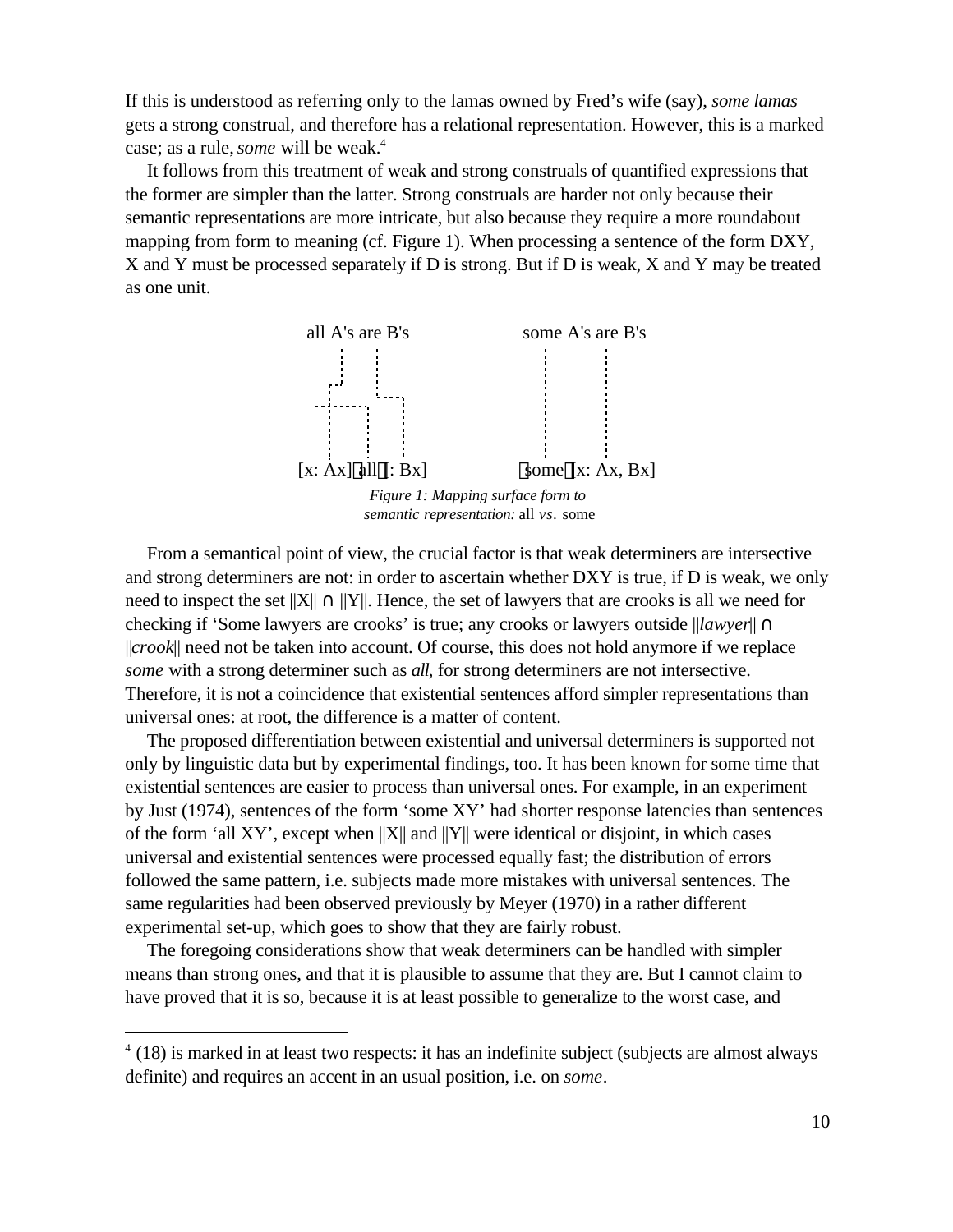uniformly treat weak and strong determiners as giving rise to relational interpretations. That is to say, in DRT terms, it is possible to map all quantified sentences onto semantic representations of the form  $\qquad$   $Q$ , regardless whether Q is strong or weak. However, this strategy will not work unless we emend our system of interpretation in other ways as well. In particular, we will have to drop the assumption that a relational quantifier presupposes its domain by definition, and stipulate instead that domain presuppositions are triggered on strong construals only. Thus, strong construals turn out to be more complex than weak ones, after all, although the difference doesn't register in terms of grammar and/or parsing. As far as I can see, there is no knock-down evidence against this line of analysis. However, it seems to me that an account such as mine is more plausible, precisely because it assumes that in general simpler representations and simpler processing strategies will be preferred. Generalizing to the worst case allows for a model that economizes on the *diversity* in representations and processing strategies, which is a way of saving, too, though an arguably less urgent one from a psychological point of view.

A further argument in favour of the analysis outlined above is that it makes possible a neat account of why children have problems with universal quantification; it is to this account that we now turn. The analysis I propose starts out from the assumption that the child's grasp of the grammar of universal quantification is not deficient in any way. Nor do I see any compelling reason for doubting that children master the logic of universal quantification. In my view, the child's problem (if there is one) lies in the mapping from grammatical form to semantic representation, which is more complicated for universal determiners than it is for most others. Children have a certain tendency to interpret all quantifiers as if they were weak, because it is easier to do so. Thus, if the weak processing strategy is applied to (19a), it is mapped onto (19b) (here and in the following I leave off the DRS's outer brackets):

(19) a. Every boy is riding an elephant. (Drozd and van Loosbroek 1999, Drozd 2001) b. every  $[x, y: boy(x), elephant(y), x$  rides y

(19b) hardly counts as a full-blown construal of (19a), of course, because *every* requires two arguments, and I assume that the child knows this; that is to say, the determiner's lexical meaning is transparent enough, it is just the mapping from form to meaning that goes awry. Hence, the child's target representation is something like  $(20)$ :<sup>5</sup>

(20)  $[\dots : \dots]$  every  $[x, y: boy(x), elephant(y), x$  rides y]

l

(20) is the child's semantic representation before pragmatic processing sets in. This representation leaves the domain of quantification underdetermined (as compared to the adult's construal), so that there is more elbow-room for pragmatic inferencing.

<sup>5</sup> The transition from (19b) to (20a) may look a bit *ad hoc* but it need not be because an analogous transformation is needed for weak determiners to get strong construals.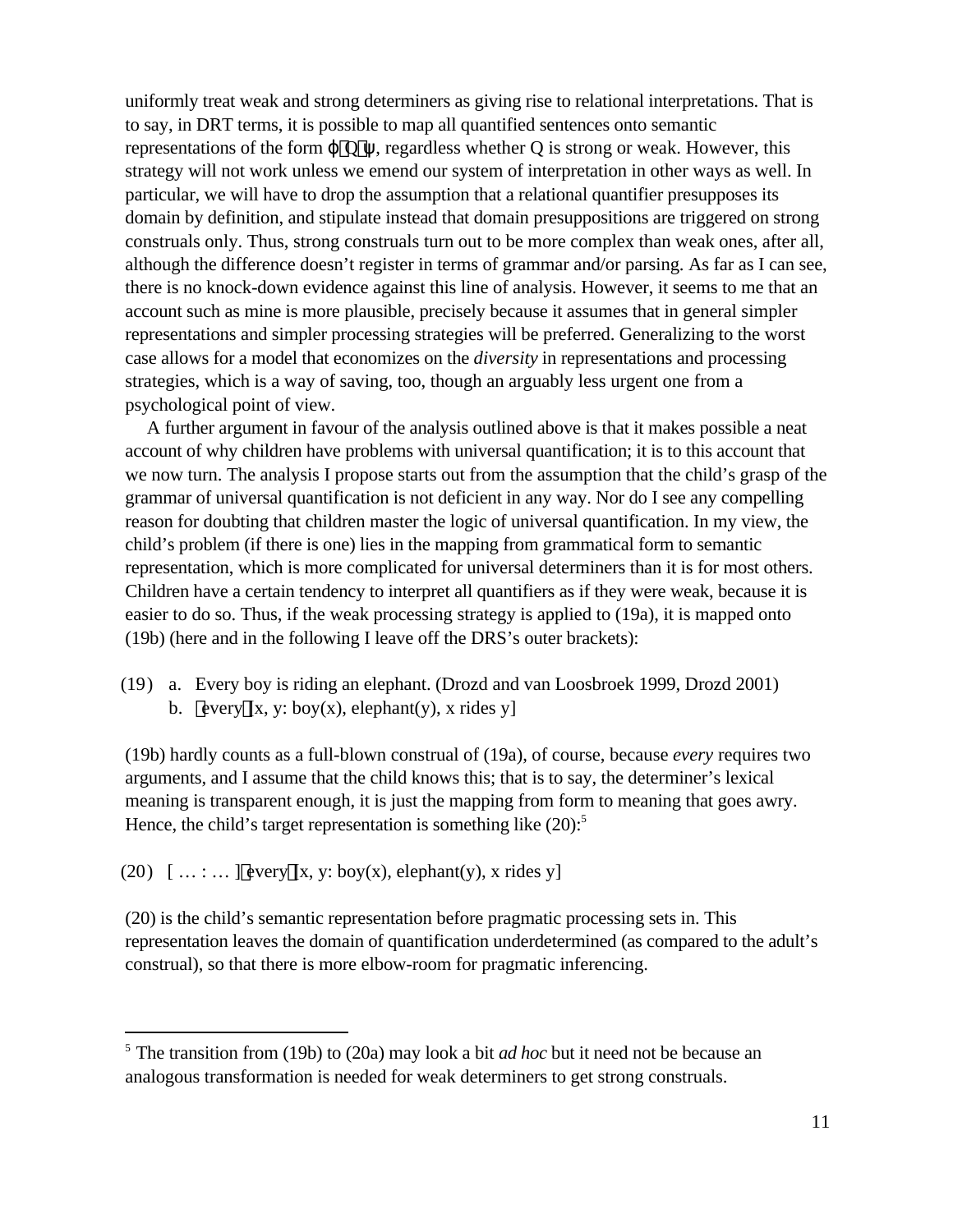According to the presuppositional treatment of domain restriction outlined above, the domain of (20) will be constrained depending on the focus/background division within the nuclear scope, which in its turn is at least partly determined by the current context. If the child considers that a given set of boys is currently the most salient discourse entity, he will assume that  $[x: boy(x)]$  is backgrounded, and will therefore interpret (19a) as (21a). This interpretation is correct by adult standards, though it has been obtained by non-canonical means. If, on the other hand, the child's attention is focused on a given set of elephants, [y: elephant(y)] is backgrounded, and the same sentence is interpreted as (21b):

(21) a. [x: boy(x)] every [y: elephant(y), x rides y]

b. [y: elephant(y)] every  $[x: boy(x), x$  rides y]

The reading in (21b) will prompt a Type-A response if every boy rides an elephant and some elephants are *sans* boy; it will prompt a Type-B response if every elephant is ridden by a boy and some boys are *sans* elephant; and it will produce the correct response if it so happens that all elephants are ridden by a boy and all boys are riding an elephant.

It will be clear, I trust, how the current proposal accounts for the main facts as discussed in § 2. First, it explains why children's errors are restricted to sentences with strong determiners: this is because strong determiners require a more difficult mapping from form to meaning. Secondly, it explains why errors with universal sentences may be caused by previous exposure to existential sentences: this will happen if the processing strategy for weak determiners, which is easier anyway, is primed by a series of existential sentences, and carried over to subsequent universal sentences. Thirdly, it explains how and why pragmatic reasoning contributes to children's construals of universal sentences: pragmatic reasoning can play a larger role in children than in adults whenever an incorrect mapping from surface form to semantic representation leaves the quantifier's domain underdetermined, but the pragmatic mechanisms that take over at this point are the same in children as in adults.

Thus far I haven't said anything about Type-C errors. How are they accounted for? This is a hard question, though not for lack of possible answers; it is just that the dearth of data doesn't really allow us to distinguish good answers from bad ones. For this reason, the following remarks are quite tentative. One way of looking at Type-C responses is that they are no different from Type-A and Type-B responses. To explain how, let us go back to example (7), which I repeat here for convenience:

(22) *Scene:* 3 cats holding a balloon, and 1 mouse holding an umbrella. *Q:* Is every cat holding a balloon? *A:* No. (pointing to the mouse)

Suppose that a child presented with this scene homes in not on the physical objects it contains but rather on the fact that everyone is holding something. Applying the same reasoning as in the foregoing, such a child (if it failed to get the correct mapping from grammatical form to semantic representation) would arrive at the following interpretation: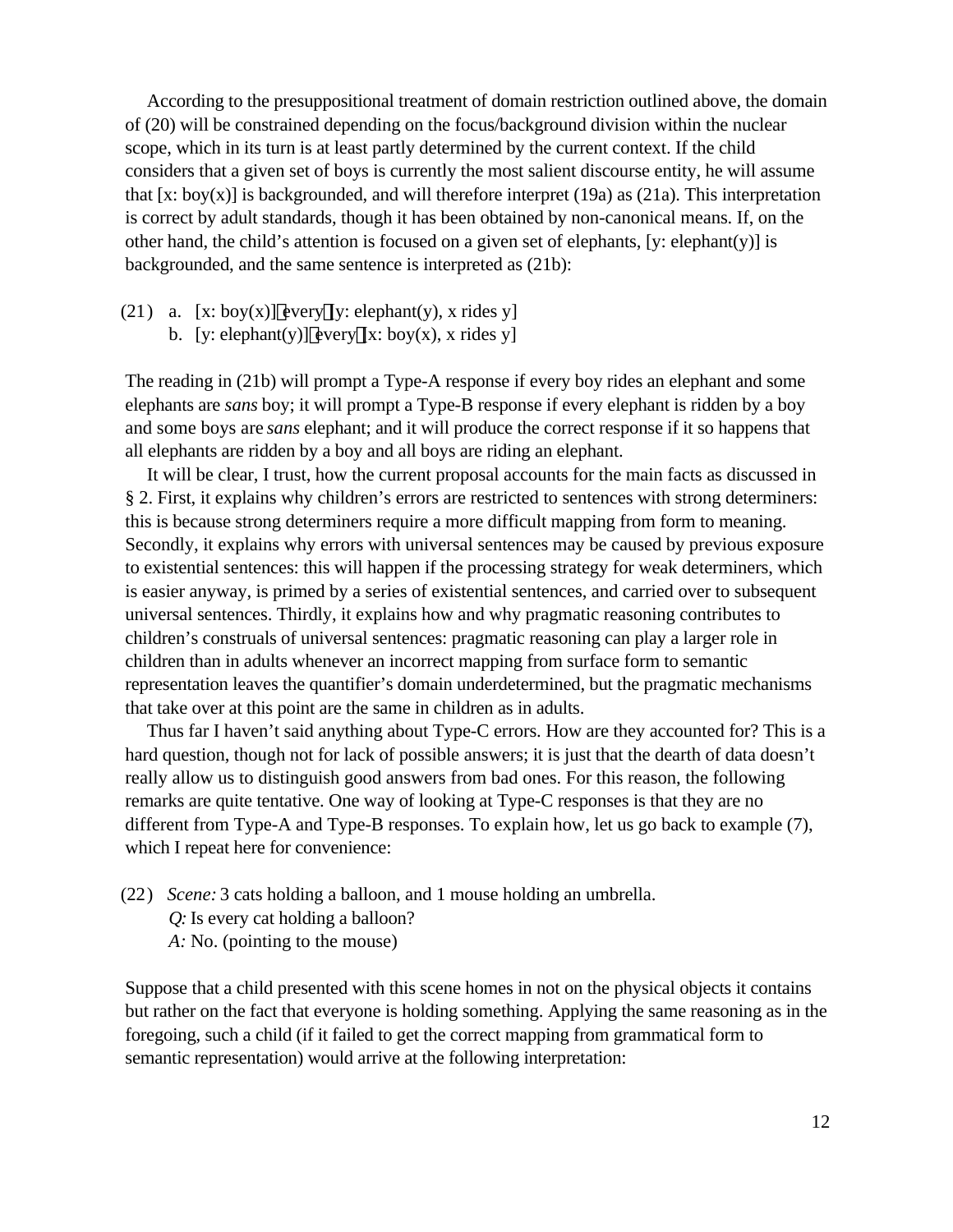### (23)  $[x, y: x \text{ holds } y]$  all  $[:cat(x), balloon(y)]$

This says that every individual that holds something is a cat holding a balloon, and thus accounts for the Type-C error in (22).

Appealing though this line of analysis may be, I don't think it is right, for at least two reasons. First, and most importantly, it is at odds with the well-established fact that children are strongly object-oriented in the sense that they tend to concentrate their attention on mediumsized physical objects. Only to give one illustration of this bias, in an experiment conducted by Shipley and Shepperson (1990), 3- to 6-year-olds were presented with toy ducks in various colours, and asked to count the number of different colours, in response to which many children, but especially the younger ones, counted the ducks instead of the colours (see Bloom 2000 for further discussion and references). Results like this are hard to reconcile with the assumption that a child who gives a Type-C response, as in (22), finds the relation of holding more salient than the individuals in this scene. A further reason for distrusting the current proposal is that it doesn't really explain why, apparently, Type-C errors are so much rarer and less persistent than others.

I have the impression that the error in (22) is due to the fact that the child quantifies over all animate individuals in the scene (compare the use of the indefinite pronoun *ones* in (3), which apparently refers to all figures on display, although the target sentence quantifies over circles only). That is to say, the child in (22) seems to obtain something like the following reading:

# (24) [x: animal(x)] all [y: cat(x), umbrella(y), x holds y]

If this is right, the problem is that the descriptive material in the sentence doesn't constrain the domain of quantification in any way, be it grammatically or pragmatically. It should be expected, therefore, that children who make Type-C errors have the same mapping problem as children who make Type-A or Type-B errors, but in addition they have a less than secure grasp of the pragmatic principles of interpretation discussed in § 4. This line of explanation seems promising to me, because it does justice to the intuition that Type-C errors are clearly different from, and more serious than, the others, but I must stress once more that in the absence of more systematic data, devising hypotheses tends to be a somewhat gratuitous occupation.

#### *6. Sundry remarks on earlier accounts*

The chief merit I would claim for my proposal is of course that it gets the main facts right without having to appeal to ad hoc assumptions. But what is nice about it, too, I think, is that it links up to several ideas that have been around in the literature for some time, and allows us to say that there is something right about many alternative accounts. In the present section I will comment on some of these connections.

My analysis locates the problem with universal quantification in one particular area, viz. the syntax/semantics mapping. In this respect, I agree with Donaldson and Lloyd (1974) and Bucci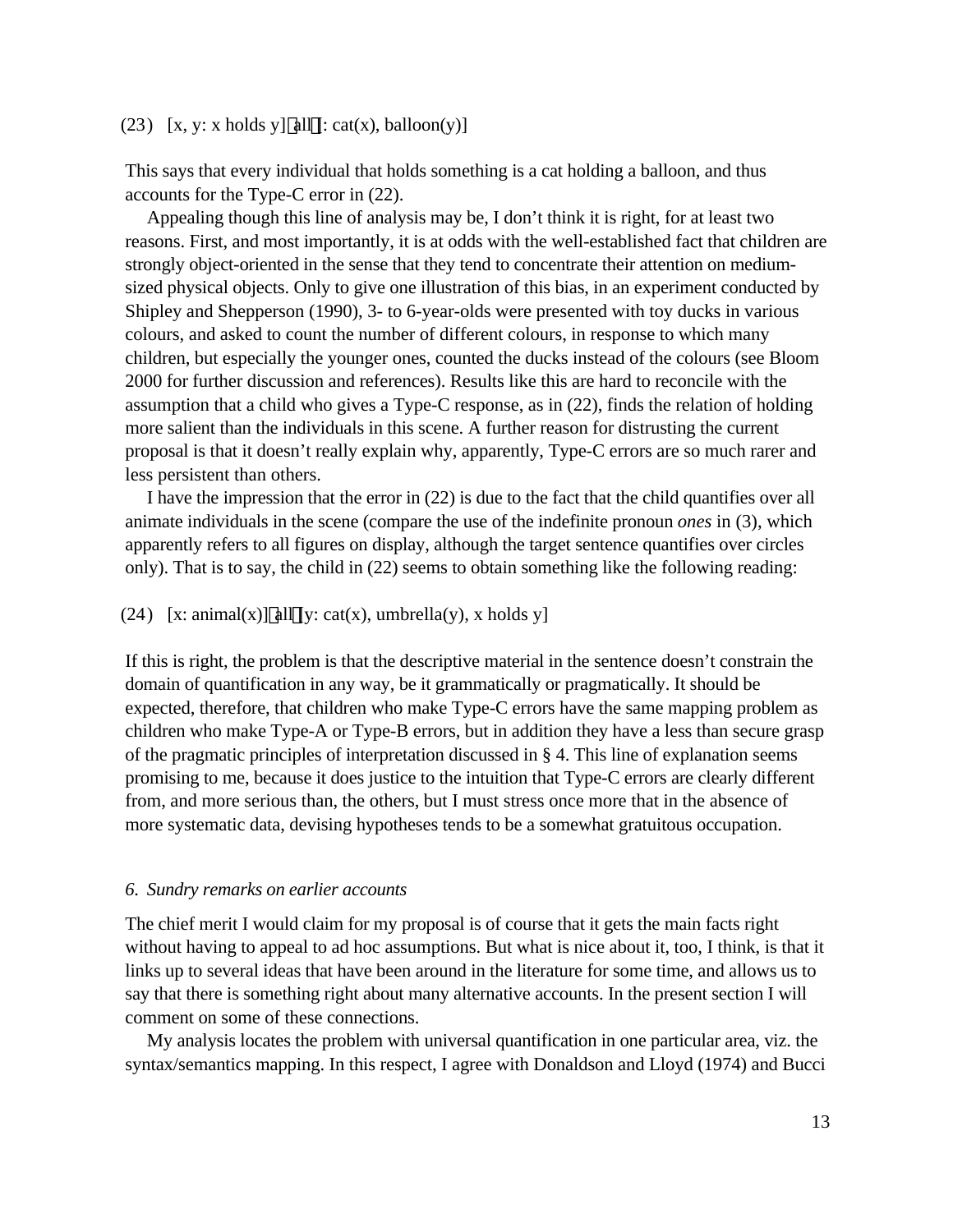(1978), among others, who have pointed in the same direction. According to Bucci, for example, problems with a universal sentence arise because semantic relations between words fail to be properly encoded:

The [universal] sentence is encoded as a simple string or unordered set of substantive words without hierarchical structure […]. This 'structure-neutral' form is initially registered simply as a listing of semantic information including the main content words, e.g., 'all, blue, circles'. Then some further interpretation may or may not be imposed, determined by context or by guessing strategy — not by the original sentence structure as such. (Bucci 1978: 58-59)

It will be clear that my approach is very much in the same spirit. But there are differences, too. For one thing, my account is more explicit than what Bucci proposes. For another, I don't share Bucci's assumption that the semantic representations implicated in children's non-adult responses are 'structure-neutral'. In my view, there is really nothing amiss with these representations as such or with the processes involved; it is just that they are not the appropriate ones for universal sentences. Hence, the process of interpretation is considerably more constrained than Bucci suggests, and this holds not only for its initial phase, but all the way. For, on my account, it is definitely wrong to say that children arrive at an interpretation by mere guesswork: the pragmatic mechanisms that produce Type-A and Type-B responses are fully standard, and only for Type-C responses may it be necessary to relax the assumption that children have adequate mastery of the relevant pragmatic principles.

Another line of approach that bears some resemblance to mine has it that children are prone to misconstrue universal determiners as adverbs of quantification. This is an appealing idea because, in general, adverbials impose relatively weak constraints on their domain of quantification, which makes them more sensitive to pragmatic influences, hence more susceptible to misconstruals of the type I have been discussing. Adverbial theories have been proposed, among others, by Roeper and de Villiers (1993) and Philip (1995); I will briefly discuss the latter here. According to Philip, children tend to construe universal determiners as quantifying over events rather than individuals:<sup>6</sup>

[...] children, for whatever reason, tend to assign to a sentence containing a single determiner universal quantifier [sic] the logical form which adults assign to a sentence containing an adverb of quantification, for which the default mode of quantification is quantification over events. (Philip 1995: 53)

Transposing Philip's analysis into the current framework (and simplifying it somewhat, to boot), the idea is that (25a) is parsed as (25b):

<sup>&</sup>lt;sup>6</sup> Philip doesn't explain why this should be the case, although he tentatively suggests that quantification over events may be more basic than quantification over individuals. This is unlikely, however, in view of children's general object bias (cf. § 5).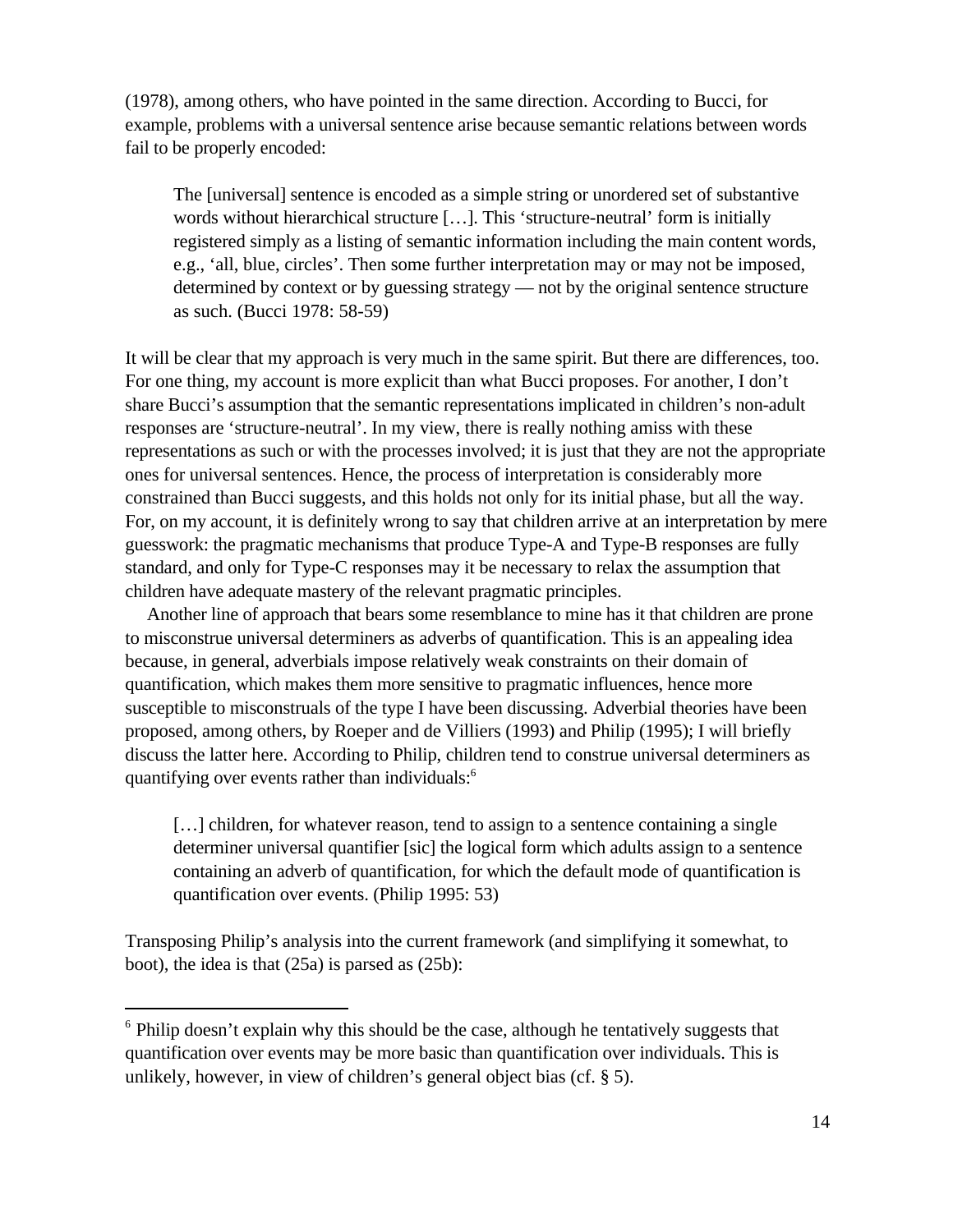(25) a. Every boy is riding an elephant.  $(=(19a))$ b. [e: ...] every  $[x, y: boy(x), elephant(y), x is riding y in e]$ 

This construal leaves the domain of quantification grossly underdetermined, and calls for further constraints. These are furnished, in Philip's proposal, by a set of special-purpose rules, which might yield like the following, for example:

(25) c. [e, y: elephant(y), y participates in e] all [x: boy(x), x is riding y in e]

(The details of this representation deviate considerably from the official version, but it is the only the principal features of Philip's analysis that I am interested in here.) Broadly speaking, this is similar to what I have proposed: the two accounts agree that a hitch in the grammatical analysis produces a quantifying structure whose domain is virtually unconstrained. The main differences are, first, that according to Philip the child resorts to an entirely different style of quantification, which I find implausible, and secondly, that in Philip's view the mechanisms that fix the domain of quantification are plainly ad hoc.

Although Drozd's (2001) slogan is the same as mine ('Universal determiners are construed as if they were weak'), the resemblance between our accounts doesn't go much further than that. Drozd explicitly rejects the notion that the locus of the problem lies in the mapping from form to meaning, thereby suggesting that the child's misunderstanding is rather deeper. But if the syntax/semantics mapping is not the problem, what is? Strangely enough, Drozd doesn't say: he doesn't define what it means for a universal determiner to be interpreted as a weak one, which makes his proposal somewhat elusive. (It is rather as if someone were to claim that '+' may be construed as denoting a unary operation without saying which one.) Fortunately, however, Drozd explains at some length what is supposed to follow from his proposal, and it is on his corollaries that I will focus in the following.

The logical inferences licensed by weak determiners deviate systematically from the inference patterns associated with strong determiners. For example, if D is weak DXY is equivalent to  $D(X \ Y)Y$ . Thus, 'Some lawyers are crooks' is true iff 'Some lawyers who are crooks, are crooks' is true.<sup>7</sup> Drozd maintains that this equivalence is the source of Type-B errors. If a child interprets *every* as weak and hence intersective, he may infer that (25a) is true iff (26) is, and proceed to verify the latter instead of the former, thus arriving at the conclusion that (25a) is true in a situation in which not all boys ride an elephant.

(26) Every boy who is riding an elephant is riding an elephant.

l

This proposal raises a number of questions that I shall not go into (though it should be noted that (26) is tautologous, and therefore immune to falsification). Let us turn instead to Drozd's

 $<sup>7</sup>$  It is true that the latter has a certain air of redundancy about it, but we are interested here in</sup> truth-conditional content only.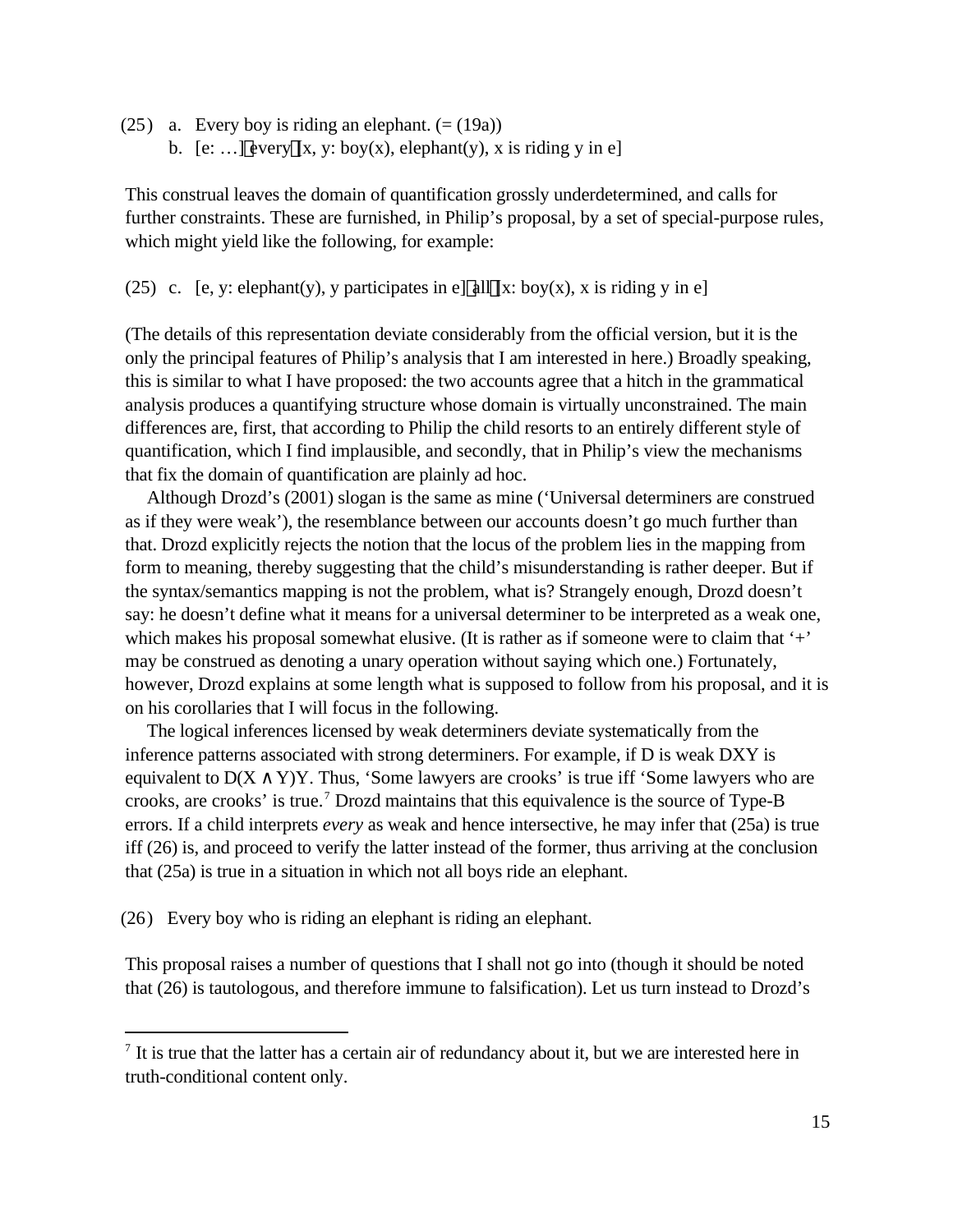view on Type-A errors. Given the way Drozd handles Type-B errors, one should expect this class to be treated along the same lines, for if *all* is interpreted as a weak determiner, it must be symmetric as well as intersective, and (25a) must be equivalent not only to (26) but also to:

(27) Every elephant is being ridden by a boy.

l

A child latching on to *this* equivalence would commit a Type-A error, evidently.<sup>8</sup> However, Drozd doesn't even consider this possibility, and argues that Type-A responses arise in a different way altogether.

What causes Type-A errors, according to Drozd, is the fact that weak determiners are context-sensitive in distinctive ways, and it is this context sensitivity that allows for Type-A construals of universal determiners. The key piece in Drozd's argument is Westerståhl's (1985) example:

(28) Many Scandinavians have won the Nobel prize in literature.

Westerståhl observes that, on its most likely interpretation, (28) means that the number of Scandinavian Nobel prize winners is larger than one would expect, statistically speaking. Drozd's idea is that this somehow carries over to universal sentences, as interpreted by Type-A children:

As in Westerståhl's account of the preferred in interpretation of [(28)], children who make this error may arrive at a response to the question *Is every boy riding an elephant?* by first comparing the number of elephant-riding boys with what they consider to be the normal or expected frequency of elephant-riders given the situation shown in the picture. If children use the presence of the extra elephant […] to infer that the expected or normal frequency is four [while there are only three boys riding an elephant], they will say *no* [...] (Drozd 2001: 358-359)

Note, however, that the parallel Drozd discerns between the standard construal of (28) and the Type-A construal of (25a) is imperfect, at best, because it is hard to see how expected frequencies can interact with the interpretation of *every* in anything remotely like the way they do with the interpretation of *many*. Note, furthermore, that *many* and *few* are in fact unique even among the weak determiners to be sensitive to expected frequencies. So strictly speaking Drozd's thesis is not just that Type-A are caused by weak construals of universal determiners, but rather by a mistaken assimilation of *every* and its kin to the surprise determiners *few* and *many*. Why do children fall into this curious mistake? Drozd doesn't say. However, I don't really want to attack Drozd's proposal. I merely wanted to show that, apart from our *verbatim*

<sup>&</sup>lt;sup>8</sup> Furthermore, Type-C errors should be in for a similar treatment, since it holds for weak determiners that DXY is equivalent to  $DE(X \ Y)$ , where E is the universe of discourse.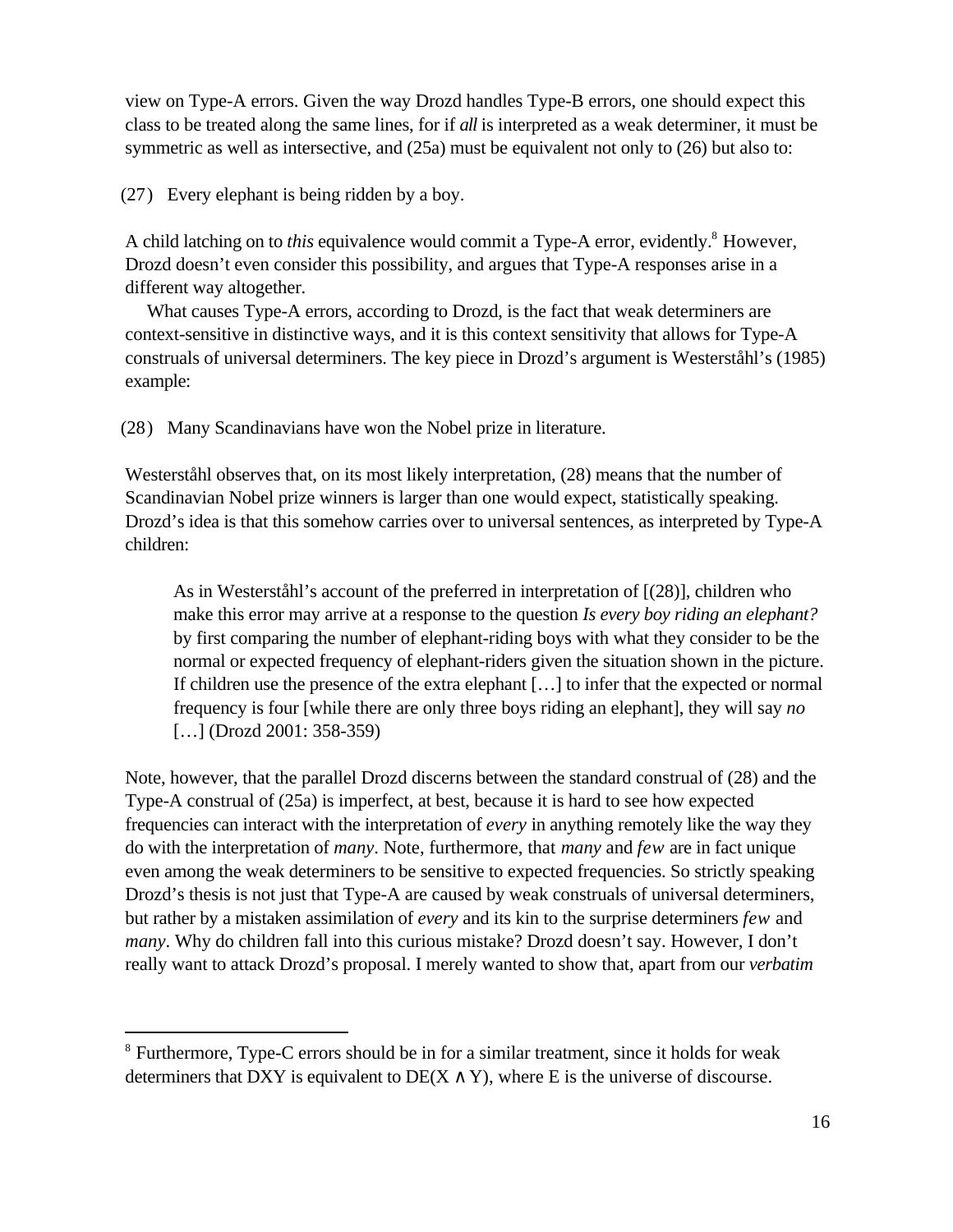agreement about what is the main problem, Drozd's analysis is rather different from mine, and I trust that this much will have become clear.

### *Concluding remarks*

The theory presented in this paper is based upon the widely held assumption that children's errors with universal quantification are due to a deficient syntax/semantics mapping. What is new about my approach is that it explains why this mapping should cause trouble, to begin with, and that it provides an explicit account of the comprehension processes underlying children's responses, which also shows how and why pragmatic factors interfere with the interpretation of universal sentences.

Even if this account is correct as far as it goes, it is certainly not the end of the story, if only because we badly need more data. For at present too little is known about Type-C errors, the influence of the collective/distributive distinction (*all* vs. *every* and *each*), and the longitudinal dimension of error patterns, to name only some of the topics that, in my opinion, deserve to be explored further.

### *References*

Bloom, P. 2000: *How Children Learn the Meanings of Words*. MIT Press, Cambridge, Mass.

- Braine, M.D.S. and B. Rumain 1983: Logical reasoning. In: J.H. Flavell and E.M. Markman (eds.), *Handbook of Child Psychology, Volume 3: Cognitive Development*. Wiley and Sons, New York. Pp. 263-340.
- Bucci, W. 1978: The interpretation of universal affirmative propositions. *Cognition* 6: 55-77.
- Chien, Y. and K. Wexler 1989: children's knowledge of relative scope in Chinese. *Stanford Child Language Research Forum*.
- Crain, S., R. Thornton, C. Boster, L. Conway, D. Lillo-Martin, and E. Woodams 1996: Quantification without qualification. *Language Acquisition* 5: 83-153.
- Crain, S. and R. Thornton 1998: *Investigations in Universal Grammar*. MIT Press. Cambridge, Mass.
- Donaldson, M. and P. Lloyd 1974: Sentences and situations: Children's judgments of match and mismatch. In: F. Bresson (ed.), *Problèmes Actuels en Psycholinguistique*. Presses Universitaires de France, Paris.
- Drozd, K.F. 2001: Children's weak interpretations of universally quantified questions. In: M. Bowerman and S.C. Levinson (eds.), *Language Acquisition and Conceptual Development*. Cambridge University Press. Pp. 340-376.

Drozd, K.F. and W. Philip 1993: Event quantification in preschoolers' comprehension of negation. In: E.V. Clark (ed.)*, Proceeding of the 24th Annual Child Language Research Forum*. Stanford. Pp. 72-86.

- Drozd, K.F. and E. van Loosbroek 1999: Weak quantification, plausible dissent, and the development of children's pragmatic knowledge. *Proceedings of the 23rd Annual Boston University Conference on Language Development*, 184-195.
- Freeman, N.H., C.G. Sinha, and J.A. Stedmon 1982: All the cars which cars? From word meaning to discourse analysis. In: M. Beveridge (ed.), *Children Thinking Through Language*. Edward Arnold, London. Pp.52-74.

Freeman, N.H. and J.A. Stedmon 1986: How children deal with natural language quantification. In: I. Kurcz, G.W. Shugar, and J.H. Danks (eds.), *Knowledge and Language*. Elsevier, Amsterdam. Pp. 21-48.

Geurts, B. 1999: *Presuppositions and Pronouns*. Elsevier, Oxford.

- Geurts, B. 2000: Review of Crain and R. Thornton (1998). *Linguistics and Philosophy* 23: 523-532.
- Geurts, B. and R. van der Sandt, 1999: Domain restriction. In: P. Bosch and R. van der Sandt (eds.), *Focus: Linguistic, Cognitive, and Computational Perspectives*. Cambridge University Press. Pp. 268-292.
- Inhelder, B. and J. Piaget 1959: *La Genèse des Structures Logiques Elémentaires: Classifications et Sériations*. Delachaux et Niestlé, Neuchâtel. English translation (1964): *The Early Growth of Logic in the Child: Classification and Seriation*. Routledge and Kegan Paul, London.